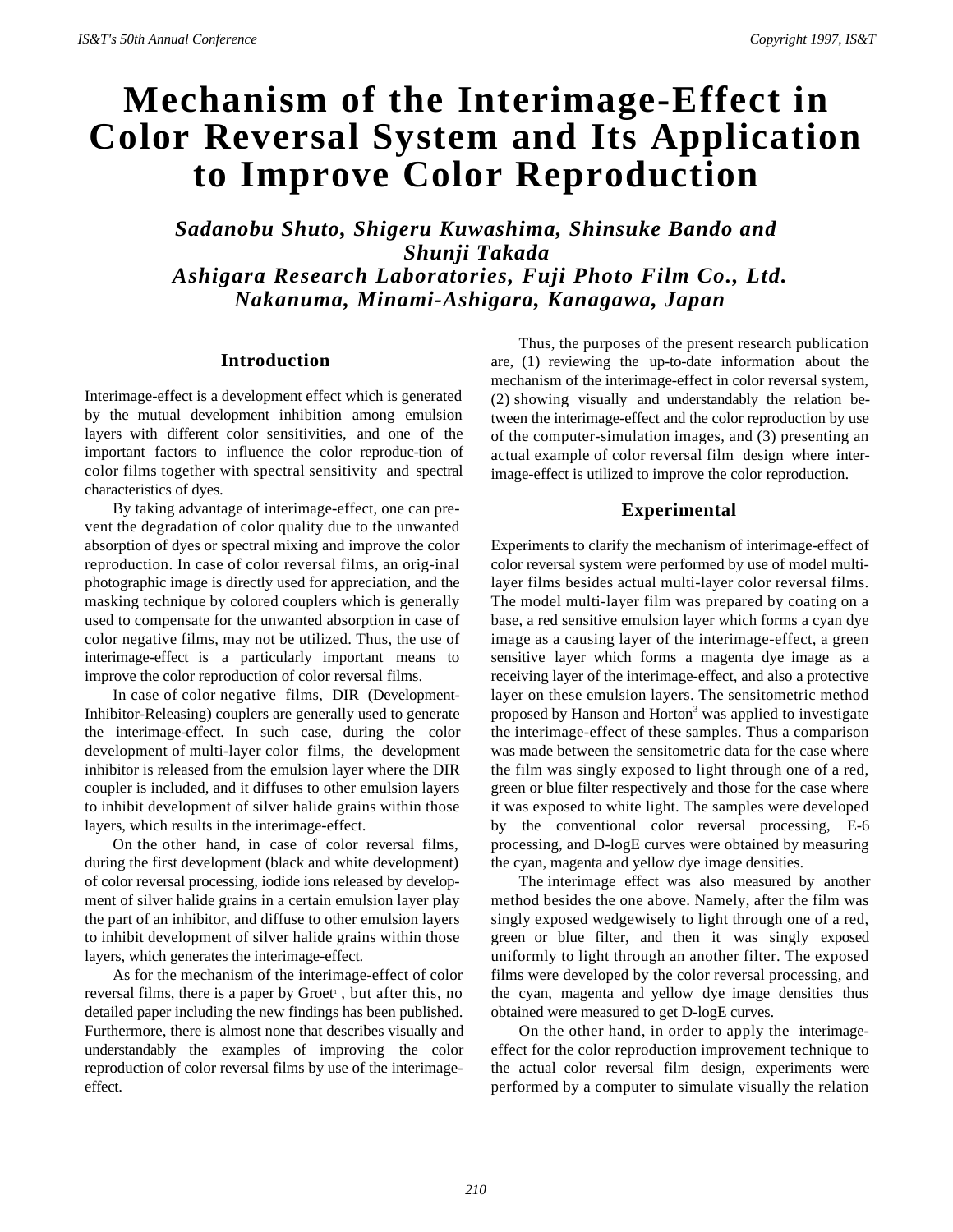between the gradation, interimage-effect and color reproduction of color reversal films.

# **Results and Discussion**

### **Mechanism of the Interimage-Effect of Color Reversal System**

In order to clarify the mechanism of the interimageeffect, samples with varying factors of photographic materials were prepared to measure the interimage-effect mentioned above, and the following results were obtained in regard to the mechanism of the interimage-effect.

(1) The interimage-effect is generated in the case where samples are processed in the first developer (black and white development) which includes silver halide solvents such as potassium thiocyanate or sodium sulfite.

(2) The interimage-effect is generated in the case where the silver halide emulsion of the causing layer includes silver iodide.

The results (1) and (2) above support the mechanism of the interimage-effect proposed by Groet<sup>1</sup> that the interimageeffect of color reversal films is generated when the black and white developer includes a silver halide solvent, and also if the silver halide emulsion in the causing layer includes silver iodide, iodide ions are released to diffuse to the receiving layer and inhibit the solution physical development of the emulsion grains in this layer to cause the interimage-effect.

(3) The interimage-effect of color reversal system is increased by adding a fogged emulsion as described in Groet patent<sup>2</sup>, to the receiving layer.

(4) Since the activity of solution physical development of the silver-halide emulsion depends on the solubility of silver-halide grains, for example, if silver-halide grains in

the receiving layer are the smaller in the size, the more is the interimage-effect.

(5) The interimage-effect of color reversal system is enhanced by use of the development inhibitors, for examples, as described in Sniadoch<sup>4</sup> and Deguchi<sup>5,6</sup> patents.

(6) The interimage-effect of color reversal system is enhanced imagewisely according to the amount of the developed silver by the use of DIR (Development-Inhibitor-Releasing)-HQ (Hydroquinone) $^{7,8}$ .

The mechanism of enhancing the interimage-effect by the DIR-HQ is shown in Figure 1.

The exposed silver halide grains are reduced by the black and white developer to yield developed silver, and at the same time, the oxidized products of the developer are formed. Then the oxidized products of the developer oxidize DIR-HQ to release the development inhibitors. These development inhibitors diffuse to inhibit the development of undeveloped silver halide grains, which results in enhancing the interimage-effect.

# **Application of the Interimage-Effect to the Improvement of the Color Reproduction of Color Reversal Films**

From the experimental results on the computer to show visually the relation of the gradation, interimage-effect and color reproduction of color reversal films as the simulated images, there has been shown a possibility that a color reversal film characteristic of color reproduction may be materialized by controlling the gradation and the interimageeffect properly. As actual application examples of color reversal film products, Table 1 shows the line-up of color reversal films, Fujichrome, with ISO speed from 50 to 100, and their characteristics of color reproduction.



*Figure 1 The mechanism of enhancing the interimage-effect by the DIR-HQ*